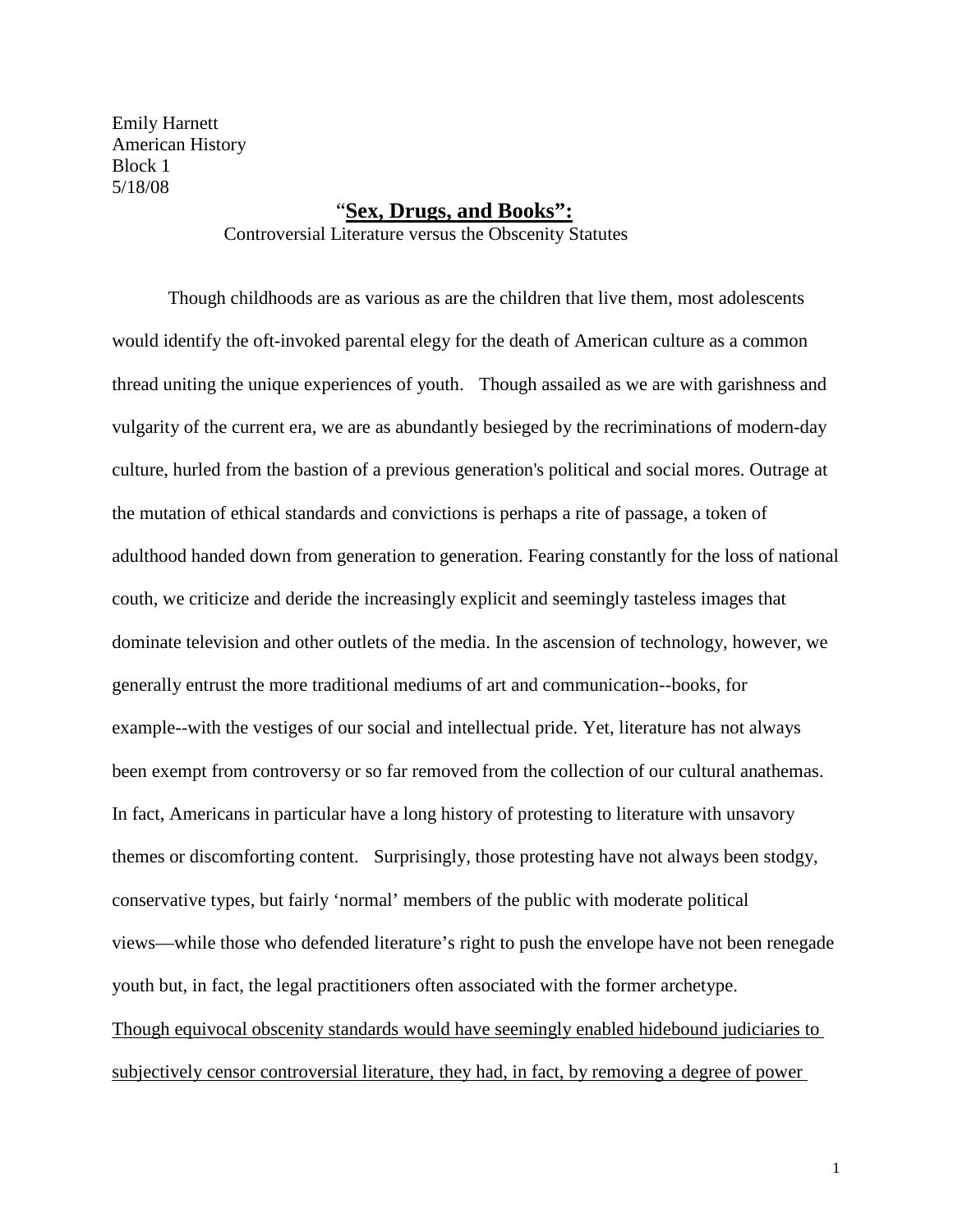from the public, entrusted the fate of many of the present day's most lauded literary works to more capable, and ultimately more open-minded, individuals.

The obscenity definition, in all its various incarnations, facilitated legal proceedings that many would think restrictive of free speech and potentially crippling for controversial literature. From 1868 to 1957 an obscenity definition imported from England, known as the Hicklin Test, had been in effect, whereby obscenity was defined as "whether the tendency of the matter charged is to deprave and corrupt those minds who are open to such immoral influences."<sup>1</sup> The problem with this definition, as Charles Rembar, the defense lawyer in the seminal obscenity trials for *Lady Chatterley's Lover*, *Tropic of Cancer*, and *Fanny Hill*, explains, is that one needs not "demonstrate that harm will occur, or even that it is likely--all that is needed is a 'tendency'."  ${}^{2}$ A 'tendency' is an abstraction--and there cannot be a concrete method for identifying an abstraction. The result is that the obscenity definition is more a guideline than a set of criteria of which the accused may be determined guilty or innocent, and a guideline is inherently flexible and subject to interpretation. Consequently, the obscenity statute has always been established on uncertain ground--the conclusions and interpretations of imperfect, inconsistent human minds.

In the nature of the court system, those human minds belong to judges, of whom it is the duty to interpret the law and whose interpretation is the deciding factor in the cases where it is required. The definition of obscenity, in its essential vagueness, demands a level of interpretation that exceeds that in cases where the crime is more concrete, and by doing so commits an uncomfortable degree of power to the judiciary. In light of this, it would be easy,

<sup>&</sup>lt;sup>1</sup> Theodore Shroeder, "Varieties of Guilt in Obscenity Cases," *The Central Law Journal*, 2 September 1910, 16. http://jstor.com (accessed February 20, 2008).

<sup>&</sup>lt;sup>2</sup> Charles Rembar, *The Death of Obscenity*, (New York: Random House, 1968), 6.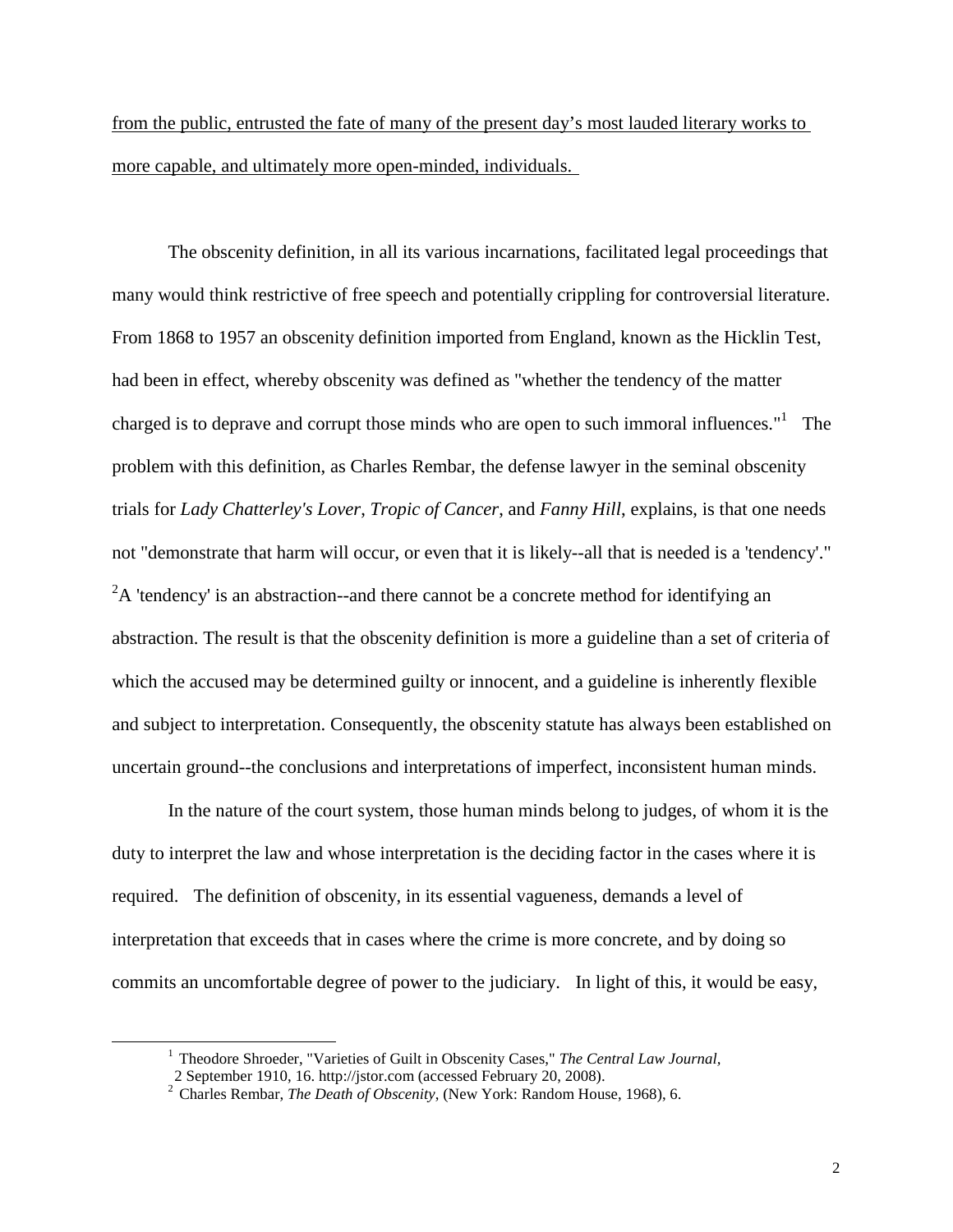and perhaps natural, to conclude that America's obscenity controversies have been the result of dictatorial judges. However, this has not been the case. Even authors who defended the 'obscene' works in court agree that judges, on the whole, tended to be the allies, as opposed antagonists, of controversial literature. Charles Rembar, for instance, though his defense of *Lady Chatterley* and other titles required arguing with judicial decisions in precedent cases, nevertheless posits in his autobiography that "Government, long regarded as the oppressor, is in [freeing the country of legal restraint] ahead of those it governs...The judiciary, particularly the upper courts, have led the way, and we now have a degree of freedom equaled only in a few other countries—so far as literature is concerned, almost nowhere."<sup>3</sup>

Such a statement is inherently a defense of the power imbalance instituted by the obscenity definition, and a convincing one, considering its source. While the definition may promote an undemocratic manner of operation, in which the voice of the judiciary drowns out the voice of the people, that manner of operation has not injured literature. In fact, censorship has been more a practice of the public than of the court.

Often, literature has met the most resistance from an assortment of policemen, customs officials, and postal workers: public servants who do not possess any true bureaucratic power. The Federal Court and State Courts have usually intervened on literature's behalf in determining the legality of these public servants' suppressive actions. Perhaps the most eminent and successful censorship proponent among private citizens was Anthony Comstock, a sententious postal worker who helmed the movement to suppress purportedly 'pornographic' material despite possessing no real legal authority. In the puritanical intensity of his crusade against vice, he even went so far as to demand censorship of immemorial works like *The Decameron* in 1927.

 <sup>3</sup> Charles Rembar, *The Death of Obscenity*, (New York: Random House, 1968), 11.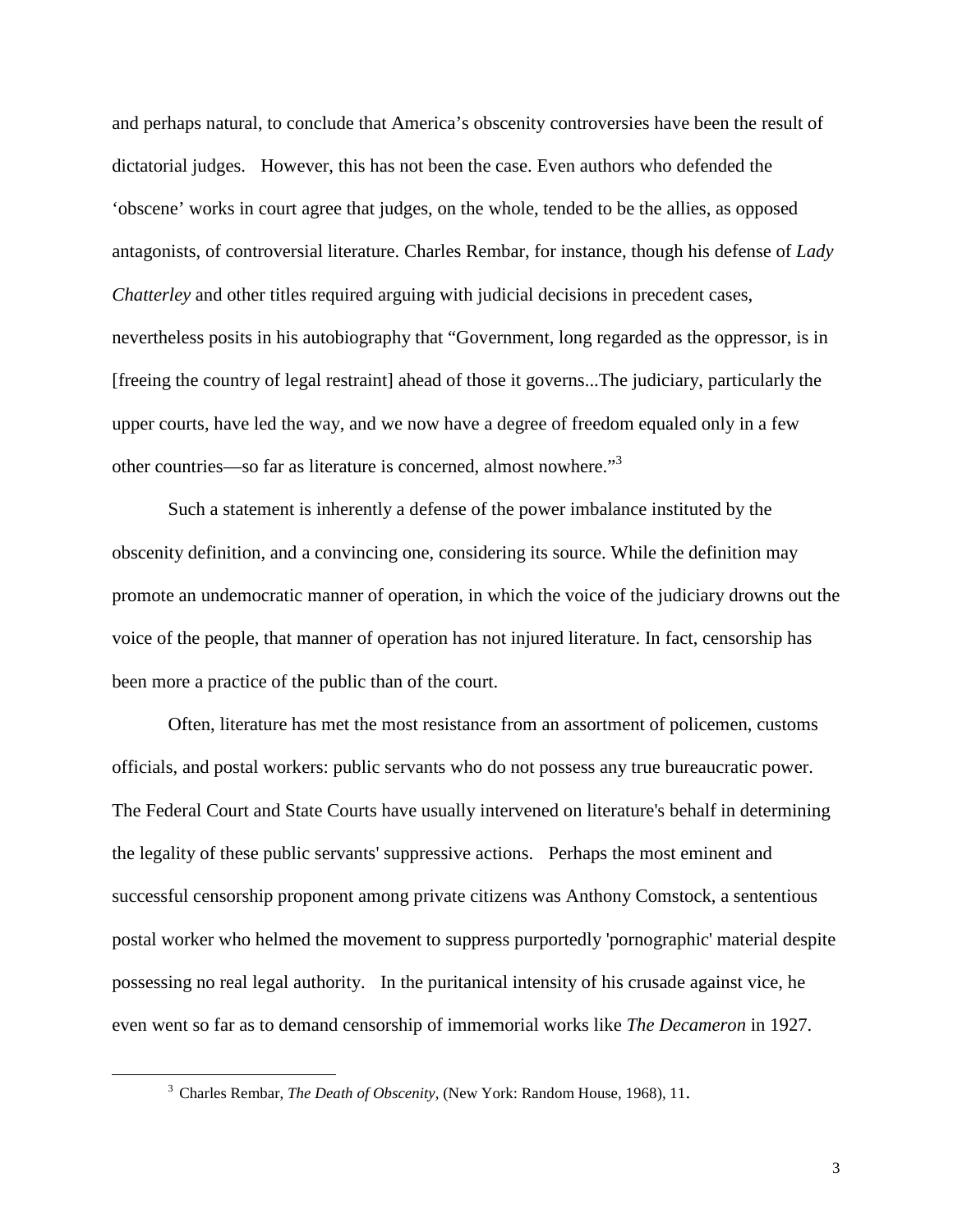Though any actions to censor a work of such standing seem outrageous and doomed to failure, one can understand from the obscenity definition why Comstock foresaw success in the endeavor: all that Comstock needed to detect in the work was a 'tendency to incite lustful thoughts'. While the absurdity of Comstock's actions may seem to address a fundamental flaw in the definition, it is necessary to recall that interpretation of that definition was not Comstock's prerogative, but the Supreme Court's. The court responded to his motion by holding that "if [*The Decameron]* were to be excluded the Bible and Shakespeare would have to be suppressed."<sup>5</sup> It was the Court who demonstrated a moderate and practical perspective on obscenity while Comstock, a member of the public whose rights would seem compromised by an equivocal definition that entrusted so large a degree of interpretative power to he judiciary, was the most dedicated in his attempt to smother obscenity and hinder free speech.

Similarly, much of the work that has encountered censorship difficulties has done so not at the mandate of the court but by the scruples of police officers and other legal practitioners, as opposed to judges. One article recounts how in 1927 police officers removed a shipment of 40 potentially obscene books and delivered them to a judge for legal inspection, "the sale of which has been forbidden under the prosecution of District Attorney Foley."<sup>6</sup> The policemen went to Judge Murray of the Boston Municipal Court and requested a court summons for the books' seller and were refused, the article explains, because they could not provide more obscene passages for the Judge to examine, as "they had not read the entire book."<sup>7</sup>

Murray's response captures the latent function of the obscenity definition. In order for a

 $\overline{a}$ 

<sup>5</sup> "'Decameron' Held by Customs Office," *New York Times*, 8 May 1927, 27. http://proquest.com (20 February 2008).

<sup>6</sup> "Publishers Test Boston Book Ban," *New York Times*, 14 April 1927, 2. http://proquest.com (19 February 2008).<br> $\frac{7}{1}$  Ibid.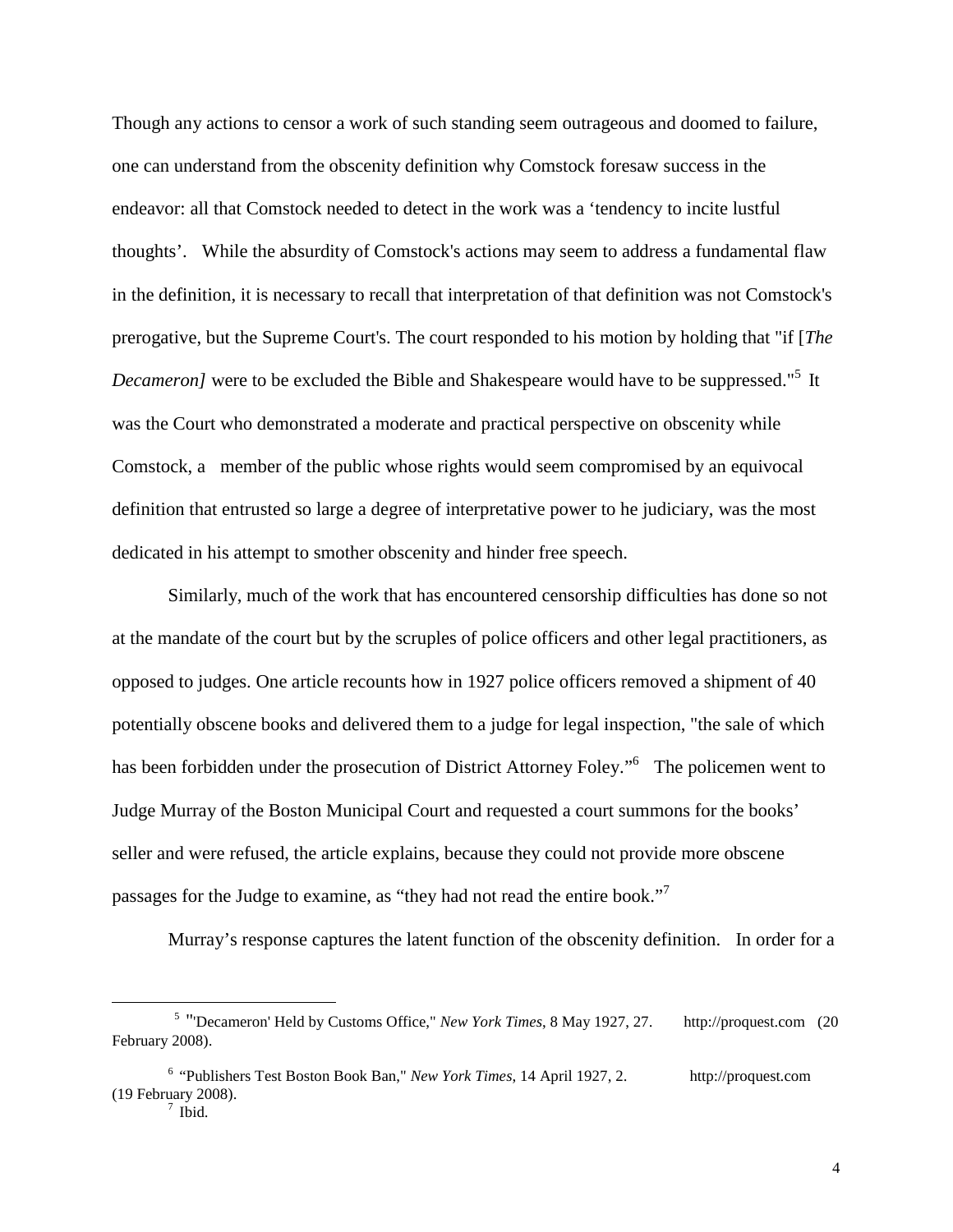'tendency to incite lustful thoughts' to be detected, the book must be scoured for prurient passages, and all people have varying ideas of what constitutes prurient material. The policemen's ideas of prurience were evidently not Judge Murray's, and accordingly, he refused to concede that passages he found "unobjectionable" were grounds for censorship -- thereby dismissing the opinion of a group of people when he decided to "read the book himself" and make the decision alone, disregarding the sentiments of others. This essentially undemocratic process, however, did not do a disservice to the books charged. Had Murray not taken the matter into his own hands, he would instead be taking into the account the opinions of people who had not even a thorough knowledge of the books, or literature in general—people when their literary knowledge was questioned, couldn't say with certainty whether "Smollet...was still alive".<sup>8</sup> By this light, restriction of determining power to the judiciary, as effected by the obscenity definition, cannot incur many objections from literature's standpoint. To appraise a crime like literary obscenity requires a body of knowledge more vast and recondite than that required, for instanced, to assess a robbery—and this knowledge, appurtenant to legal study, is more likely to be possessed by a judge than men like Comstock or even the police force.

This matter of qualification arose in a vehement congressional debate over the proposed Smoot Amendment of 1930 which reads: "All persons are prohibited from importing into the United States from any foreign country any book, pamphlet, paper, picture, or drawing containing any matter advocating or urging treason, insurrection, or forcible resistance to any law of the United States or containing any threat to take the life or inflict bodily harm upon any persons in the United States, or any book which, taken as a whole, offends the moral sense of the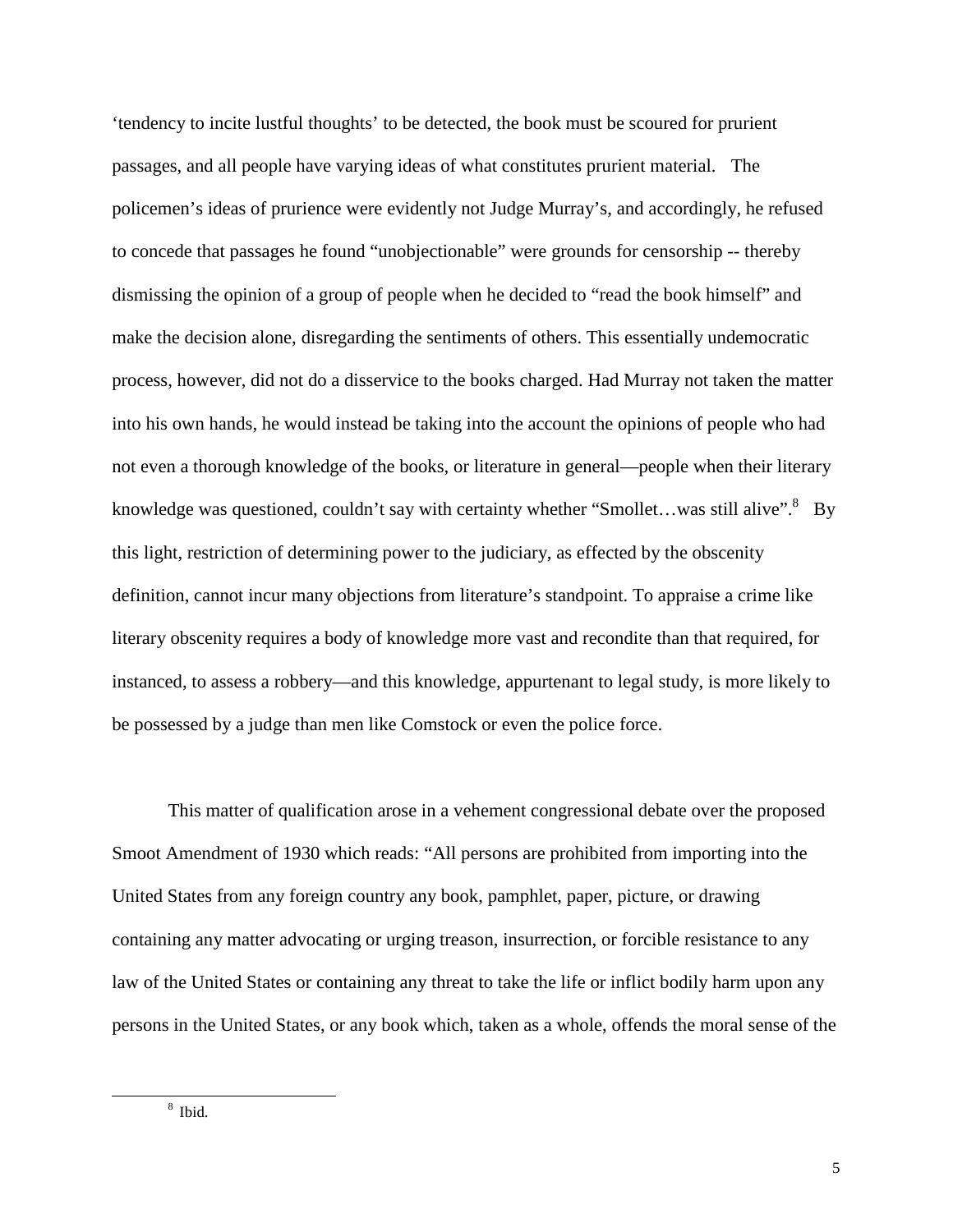average persons."<sup>9</sup> Smoot's amendment, the article explains, would allow Customs officials to forbid literature they suspected of obscenity from entering the U.S., as had been the status quo, proposed instead of an amendment which would require that a judge and jury reaffirm the Customs officials suspicions in court. Smoot insisted that Customs workers didn't need the supervision of the court to determine literature obscene, and that "knowledge of world affairs and literature reposes in  $[them]^{10}$ —a claim on which Senator Cutting, elaborated in his response: "Yes, the knowledge most of them have is how to get from Bowery to the piers, and to open trunks and leave them in confusion. And this, Senator Smoot says, qualifies them to be the judges of world literature!"<sup>11</sup>

While Cutting's words betrayed am elitist mentality, his message remains intact: the right to read is too precious to place it in the hands of people who have not the knowledge or experience to give it its due. His argument, though it is in opposition to censorship, is ultimately undemocratic--and captures why the obscenity standards, by relying so heavily on the judges' interpretations, were successful. Though the definition removed a degree of power from the hands of the people, the rights of those people were ultimately protected, in that the authority was restricted to individuals who were best equipped to measure obscenity not by personal convictions but a serious legal and social understanding--men such as Judge Woolsey, in the *Ulysses* trial, as opposed to the customs official Senator Cutting denounced.

Equally often, books were taken off shelves not because the Court imposed bans on them, but because booksellers were wary that the distribution of even potentially obscene material would incur prosecution. This has less to do with the criteria delineated in the obscenity

<sup>&</sup>lt;sup>9</sup> "Senators Debate Book Censorship," *New York Times*, 8 March 1930, 5. http://proquest.com (27) January 2008).<br> $\frac{10}{10}$  Ibid.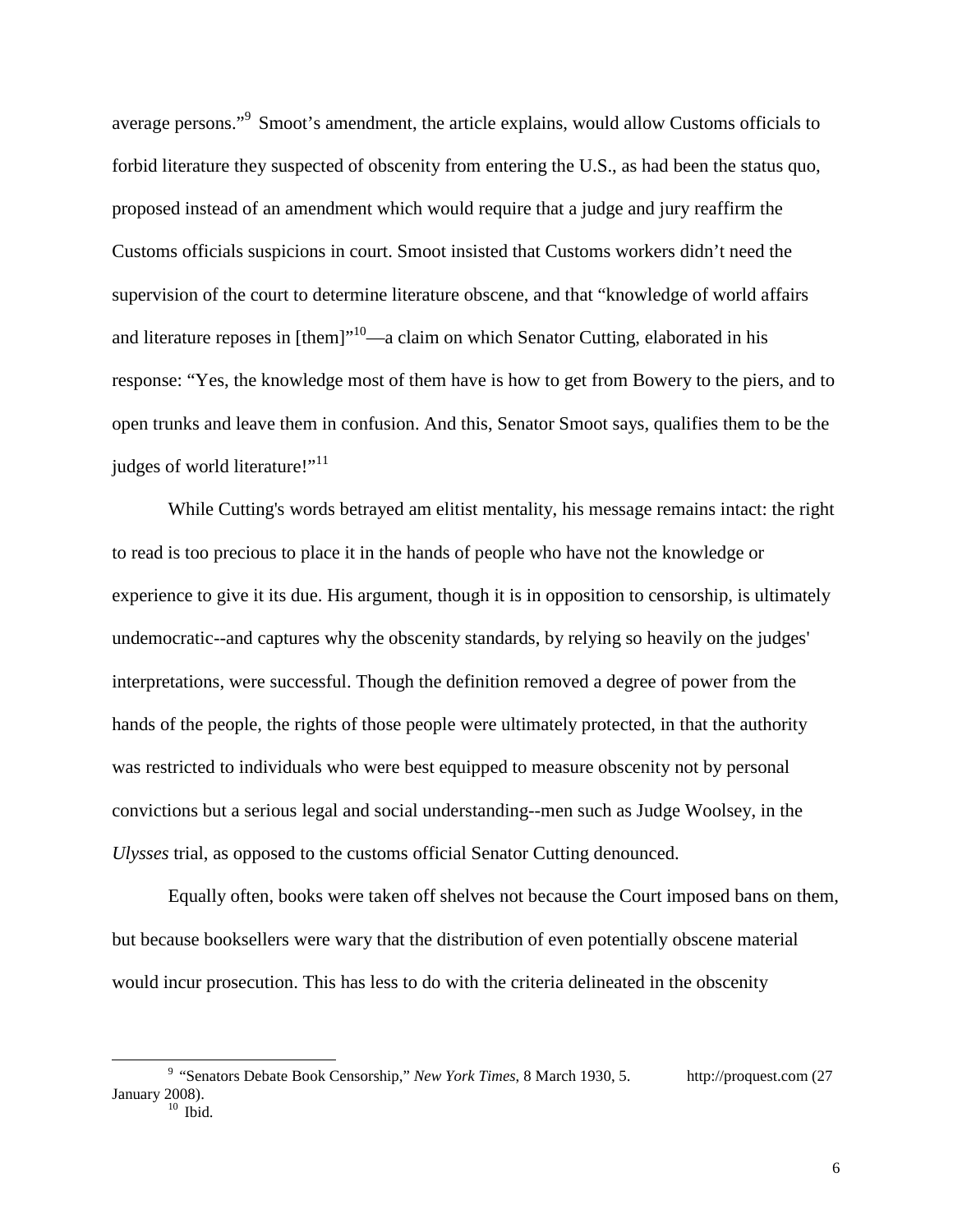definition than obscenity legislature passed by congress and the suppressive measures taken by other legal practitioners, particularly the District Attorney's office. The aforementioned policemen who seized 40 books in 1927 to be tested for obscenity were working in conjunction with Boston's District Attorney Foley, whom one article reports sent back "unopened a package containing forty-nine books which the booksellers had submitted for his opinion", declaring "that he would not permit his office to set up a literary censorship."<sup>12</sup> While this declaration would have seemingly enabled booksellers to sell literature without consideration for the Massachusetts obscenity statutes, he also announced, "to make his decision more emphatic", that "in the future he will ask all the Courts to impose jail sentences rather than fines when a conviction is obtained."<sup>13</sup>

Such a threat inevitably engendered a sizeable amount of paranoia among booksellers, who began removing controversial books from their shelves rather than face the possibility of prosecution. Their circumspection, however, owes little to the actions of the Court, despite Foley's threats—there is no evidence that he truly persuaded the court to prosecute convicted booksellers more severely. Rather, as previously recounted Judge Murray, the judge to whom the policeman brought the books for inspection, would dispute the obscenity allegations made by Foley and the policeman enforcing his mandate, deciding to read the books on his own. This ordeal highlights the disparity between the Court's relationship with censorship and that of the community: while it would seem that all censorship would result from the actions of the judiciary, as the equivocality of the obscenity definition demanded so much judicial interpretation, often suppression was enforced on a local, as opposed to federal, level.

<sup>&</sup>lt;sup>11</sup> "Court Censorship on Foreign Books Adopted By Senate," *New York Times*, 19 March 1930, 1. [http://proquest.com](http://proquest.com/) (13 February 2008). <sup>12</sup> "Gives Jail Warning on Books in Boston," *New York Times*, 14 April 1927, 20. http://proquest.com (19

February 2008).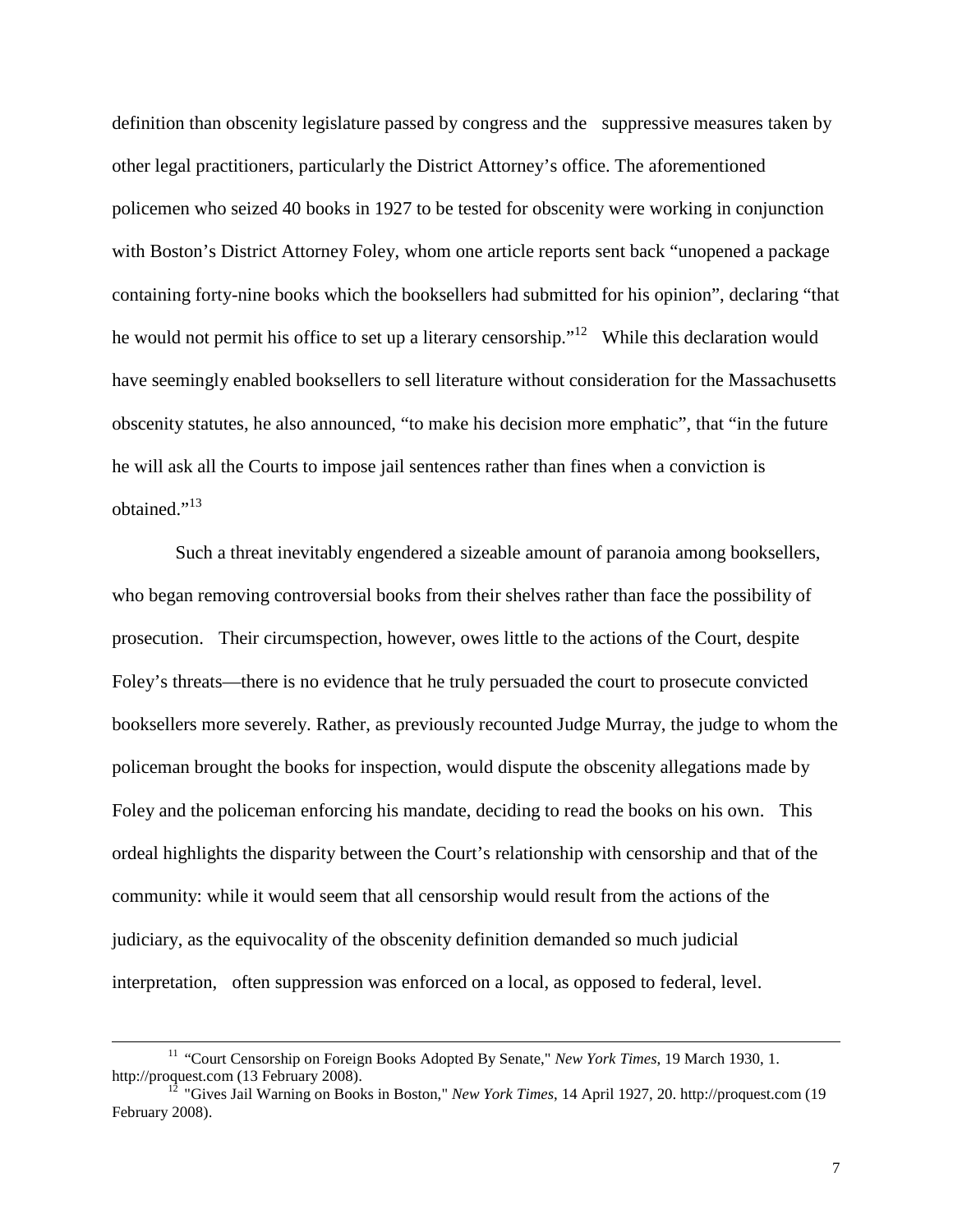The trial that most clearly demonstrates the undemocratic mechanics of obscenity cases is also the most famous of its kind: the trial of James Joyce's *Ulysses*. The book became the center of a whirlwind of controversy after a number of its episodes, particularly *Nausicaa*, in which Joyce alludes to his main character Leo Bloom masturbating, were serialized in a publication called *The Little Review* in 1918.<sup>14</sup> The resultant outrage and allegations of obscenity, while initially obstructing the book's importation into the United States, engendered a considerable amount of interest from publishers intent on profiting from inevitable popularity of stigmatized literature. Random House attempted to smuggle it through Customs in the hopes that it would be seized, thus giving them the opportunity to appeal it in court and earn the rights to publish it legally; they were particularly hoping that the book would be tried by one Honorable Judge Woolsey, who was known for his love of literature and his philosophical opposition to censorship as a whole.<sup>15</sup> I

The court system works in such a way that, though defendants are all guaranteed the right to a trial by jury, a jury is only assigned at the defendant's request. If no request is made, is the judge's prerogative to decide whether a jury would be better suited to try the case or to handle it himself. That Random House parlayed *Ulysses* on the chance that Woolsey might choose to try the case testifies that obscenity trials were not, or could not, be entirely democratic – that judges played a critical, even over critical, role in the outcome of the verdict.

"The Monumental Decision of the United States District Court Rendered December 6, 1933, By Hon. John M. Woolsey Lifting the Ban on 'Ulysses'" details the process Woolsey underwent in determining that *Ulysses*, contrary to longstanding popular and legal opinion, was

 $\overline{a}$ 

<sup>&</sup>lt;sup>13</sup> Ibid.<br><sup>14</sup> Michael Moscato and Leslie LeBlanc, eds., *The United States of America v. One Book Entitled Ulysses by James Joyce*. (Frederick: University Publications of America,) xx.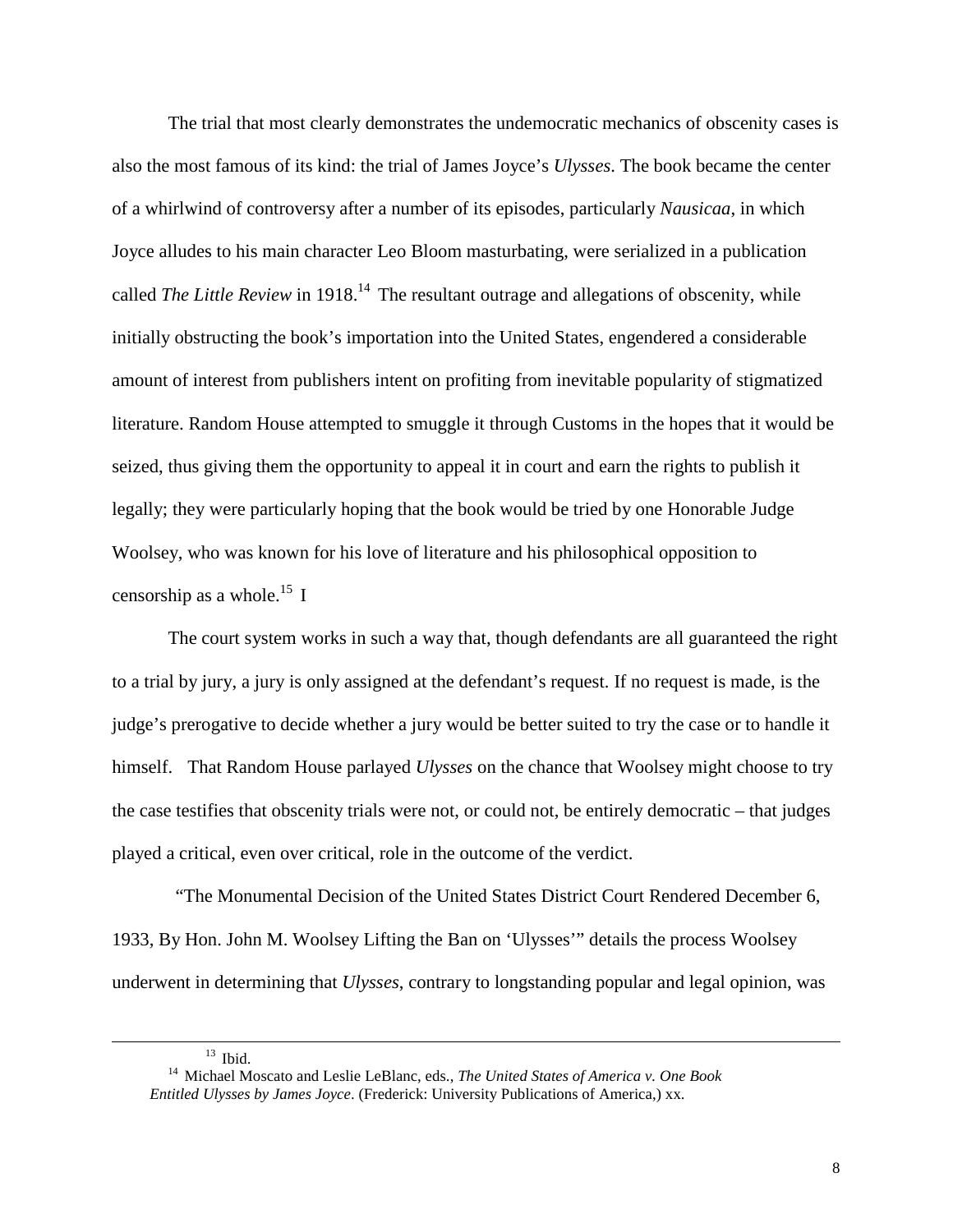not obscene. Woolsey states first in his opinion his understanding that he must serve a legal objectivity, meaning a primary consideration of the sensitivities of the "normal man" or "reagent", that may or may not be in keeping with his own (rather laudatory) formulations on Joyce's patent "literary technique."<sup>16</sup> Woolsey posits that the length and difficulty of reading Ulysses rendered a jury trial 'extremely unsatisfactory' apparatus to entrust with the decision; and yet, the method he employs in ensuring the objectivity of his ruling entailed consulting "friends", who he then goes on to describe as "literary assessors", to validate his assertion that the novel is a work of serious ambition and literary merit.<sup>17</sup>

Woolsey's course of action suggests that he considered the authority to investigate allegations of obscenity was best restricted to the Federal Court system: judges themselves, or those the judges deemed capable. While this suggestion has undemocratic implications, there is nevertheless validity in the possibility that such a system profited the publication of literature, even if it failed to protect more delicate sensibilities of the public. As aforementioned, the vagueness of the obscenity definitions, and perhaps the nebulousness of 'obscenity' itself, means that there is no set of concrete criteria that literature must have met in order to be determined obscene-- and thus upon the reasoning of a disinterested, human party. Judge Woolsey was certainly desirable, from literature's standpoint, to assume the duties of that party: he remarked to the press on one occasion that he's "against censorship" altogether.  $^{18}$  Had a jury trial been employed, with all the outrage over its depictions of female sexuality, *Ulysses* may never have

<sup>&</sup>lt;sup>15</sup> Michael Moscato and Leslie LeBlanc, eds., *The United States of America v. One Book Entitled Ulysses by James Joyce*. (Frederick: University Publications of America.) xx.

<sup>&</sup>lt;sup>16</sup> John M. Woolsey, "The Monumental Decision of the United States District Court Rendered December 6, 1933, By Hon. John M. Woolsey Lifting the Ban on 'Ulysses.'": included in James Joyce: *Ulysses* (New York: Random House, 1961).<br> $\frac{17}{17}$  Ibid.

<sup>18</sup> "Court Undecided on 'Ulysses' Ban," *New York Times*, 26 November 1933, 16. http://proquest.com (13 February 2008).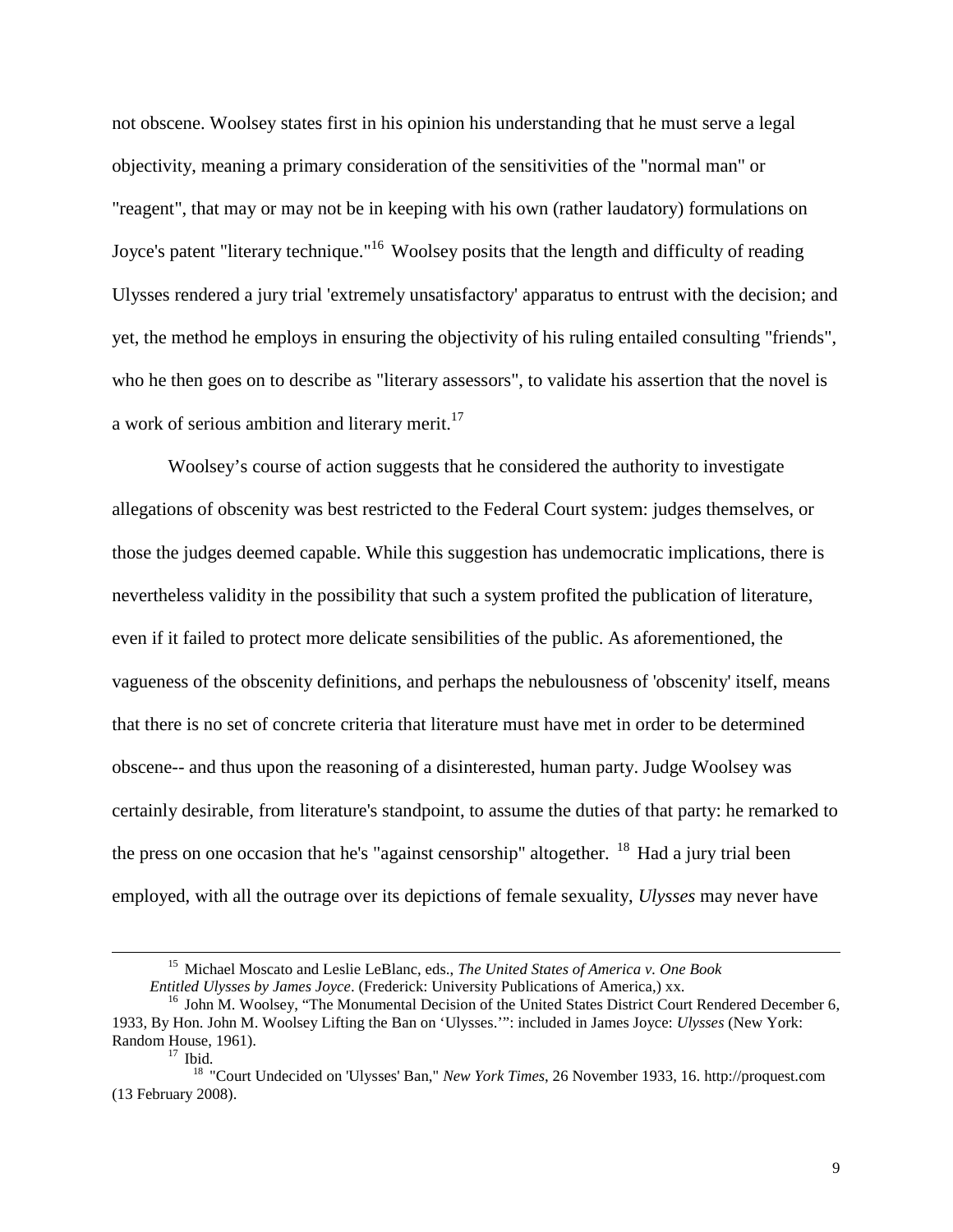achieved publication in the U.S. However, the fact that the obscenity standards are so reliant on human interpretation placed *Ulysses* in the hands of Woolsey, and consequently America.

The question does arise, however, as to how literature would be effected had these judges whom the obscenity definition favors betrayed more conservative sensibilities– had an adamant censor taken on the case instead of Woolsey. Admittedly, in such a circumstance, its hard to think that *Ulysses* would have won such a seemingly easy victory. Yet, the present scarcity of censored material speaks to the effectiveness of such a system. Even if , by empowering judges, the obscenity definition creates a liability, it is one overshadowed by a general tendency to promote the publication of controversial literature.

The very nature of a jury trial over which a judge presides suggests that juries are not adequately prepared to determine matters of obscenity. After Theodore Dreiser's *American Tragedy* was found obscene, its publisher, Donald S. Friede, was tried for violating the obscenity statutes. However, "Thomas D. Lavelle, who assisted Arthur Garfield Hays and Clarence Darrow in the defense, sought to have the verdict set aside on the ground that the jury might have been prejudiced by the forum meeting at Ford Hall Tuesday night, at which, he contended, Boston's censorship was held up to ridicule"19. The ease with which jury's ability to maintain objectivity becomes suspect supports Woolsey's rejection of a jury trial; while everyone is subject to influence, legal practitioners have more experience and more expertise in considering a legal matter with an unbiased mind.

This became apparent when Judge Hayes delineated to the jury the protocol of an obscenity trial and, in the process, demonstrated his understanding of the law as it applies to obscenity: "The only question before you," the court declared, 'is Are the pages read to you set

 <sup>19</sup> "Boston Jury Convicts New York Publisher For Selling Dreiser's 'An American Tragedy'," *New York Times*, 19 April 1929, 2. http://proquest.com (2 March 2008).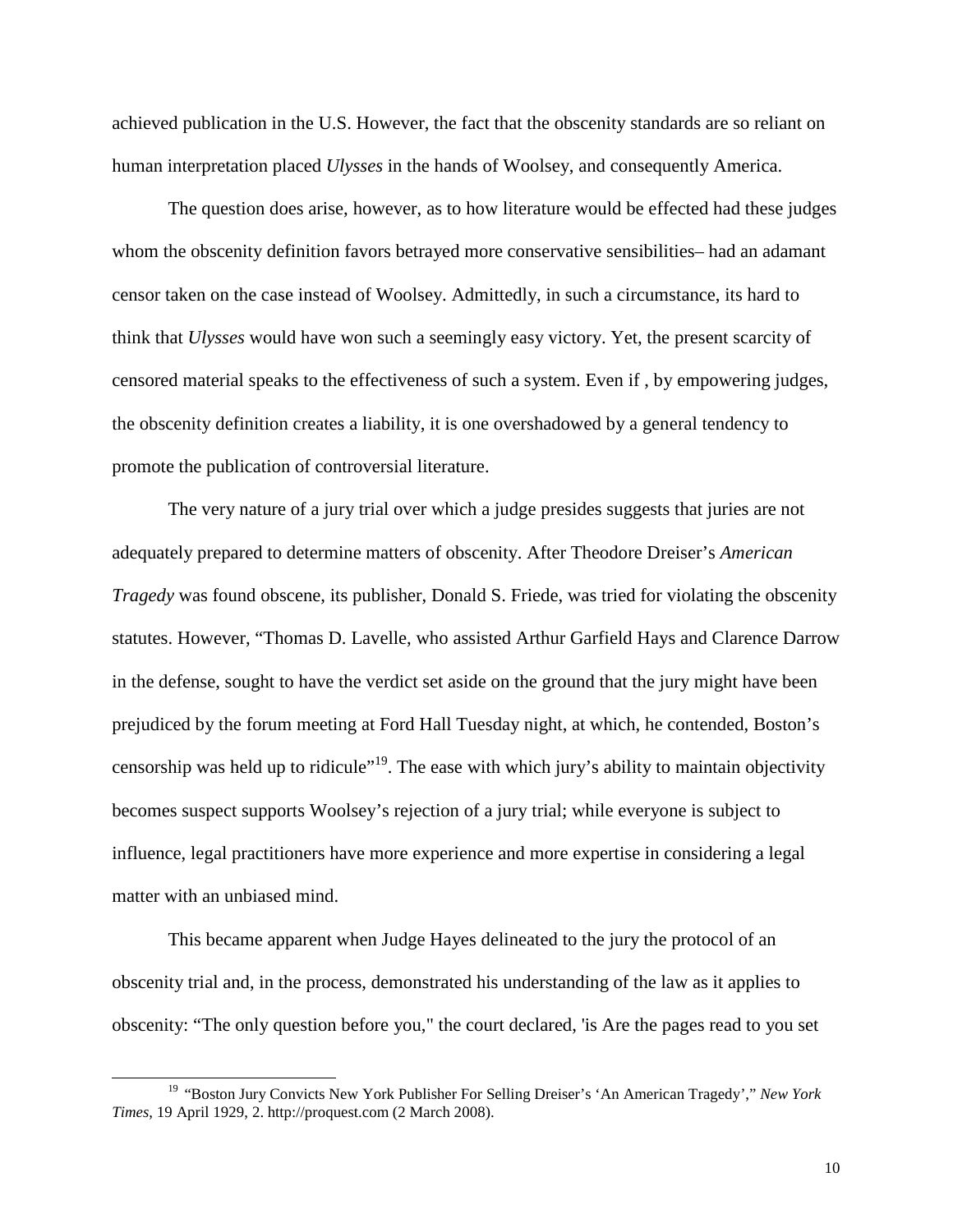forth in the amendment to the complaint impure, indecent, and obscene and manifestly tending toward the corruption of youth? If that is so, it is not necessary to find the words alone indecent. You must determine if the thoughts aroused by those words are offensive to morality and to chastity and manifestly tend to corrupt youth."<sup>20</sup> Though such coaching is standard court procedure, it nonetheless indicates that understanding of the obscenity standards, is more or less singularly possessed by the judiciary, while the jury must be counseled to remain objective in their verdict. From this perspective, Woolsey's dismissal of a jury's reasoning seems less a blatant arrogation of power than a logical decision made in the best interest of literature. Rather than entrust the fate of the book to a group of people who, likely as not, had never and had no intention of ever reading it, like the police officers working under District Foley, he nominated himself, a judge familiar with the workings of the obscenity statutes, to determine the matter fairly.

We are as Americans dedicated always to the preservation of the democratic principles that have been the basis of our country's philosophy since its inception, and hand-in-hand with that dedication travels the instinct to defend it from those who might compromise it. Yet, in performing our presumed civic duty—championing free-speech, or the like, and condemning its detractors—we are liable to accuse those who only *seem* to threaten it, owing perhaps to a certain social preeminence, or immoderate wealth, or, equally unfairly, considerable political or public influence. For such reasons the judiciary often has been seen as furthering its own agenda—presumed, and perhaps misconstrued, as largely conservative—at the cost of the nation. It is imperative to remember that just because one is accorded power doesn't necessarily mean that they abuse it, and that the Court occupies its position because we put it there: to protect us

 $\overline{a}$ 

<sup>&</sup>quot;Boston Jury Convicts New York Publisher For Selling Dreiser's 'An American Tragedy'," *New York Times*, 19 April 1929, 2. http://proquest.com (2 March 2008).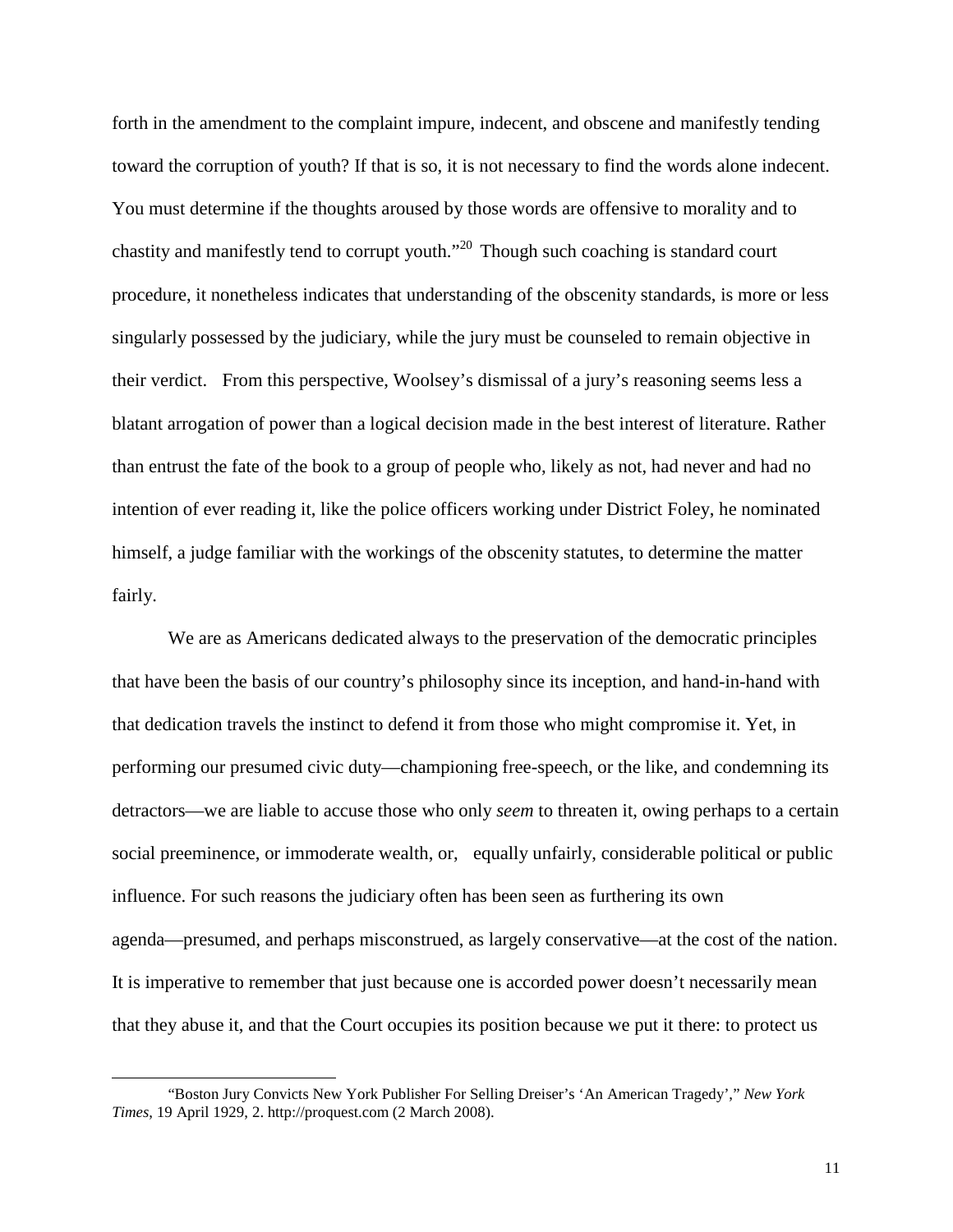and our country's principles.

## **Primary Sources**:

- Benjamin, Philip. "Henry Miller Ban to be Defied Here: Grove Planning to Reprint ' Tropic of Cancer', Novel Outlawed as Obscene." *New York Times*, 25 April 1962, 37. http://proquest.com (accessed February 13, 2008).
- Boston Jury Convicts New York Publisher For Selling Dreiser's 'An American Tragedy'," *New York Times*, 19 April 1929, 2. http://proquest.com (accessed March 2, 2008).
- "Court Censorship on Foreign Books," *New York Times,* 19 March 1930, 1. http://proquest.com (accessed February 13, 2008).
- "Court Undecided on 'Ulysses' Ban," *New York Times*, 26 November 1933, 16. http://proquest.com (accessed February 13, 2008).
- "'Decameron' Held by Customs Office," *New York Times*, 8 May 1927, 27. http://proquest.com (accessed February 20, 2008).
- "Defaults in Book Case," *New York Times*, 5 August 1930, 14. http://proquest.com (accessed February 20, 2008).
- Ernst, Morris L. "The Censor Marches On." In *The United States of America v. One Book Entitled Ulysses by James Joyce.* University Publications of America, 198. Originally published in *The Best Is Yet* (1945).
- "Gives Jail Warning on Books in Boston," *New York Times*, 14 April 1927, 20. http://proquest.com (accessed February 19, 2008).
- Leary, Thomas B. Rieview of *Catholic Viewpoint on Censorship,* by Harold C. Gardiner. *Harvard Law Review* (1958): 199-203. http://jstor.com (accessed February 19, 2008).
- Leibowitz, Edward S. "Conviction for Mailing a Private "Filthy" Letter Upheld: Obscenity. Constitutional Law. Postal Law." *Standford Law Review*, no.2 (March 1964): 463-469. http://jstor.com (accessed February 20, 2008).
- Lewiss, Anthony. "Britain Tightens Obscenity Curb." *New York Times,* 1971, 6. http://proquest.com (accessed February 13, 2008).
- Lewiss, Anthony. "Censorship Limited in 'Obscenity' Cases: High Court Sets a New Definition of What Is Actually 'Obscene'." *New York Times*, 19 January 1958. http://proquest.com (accessed February 17, 2008).